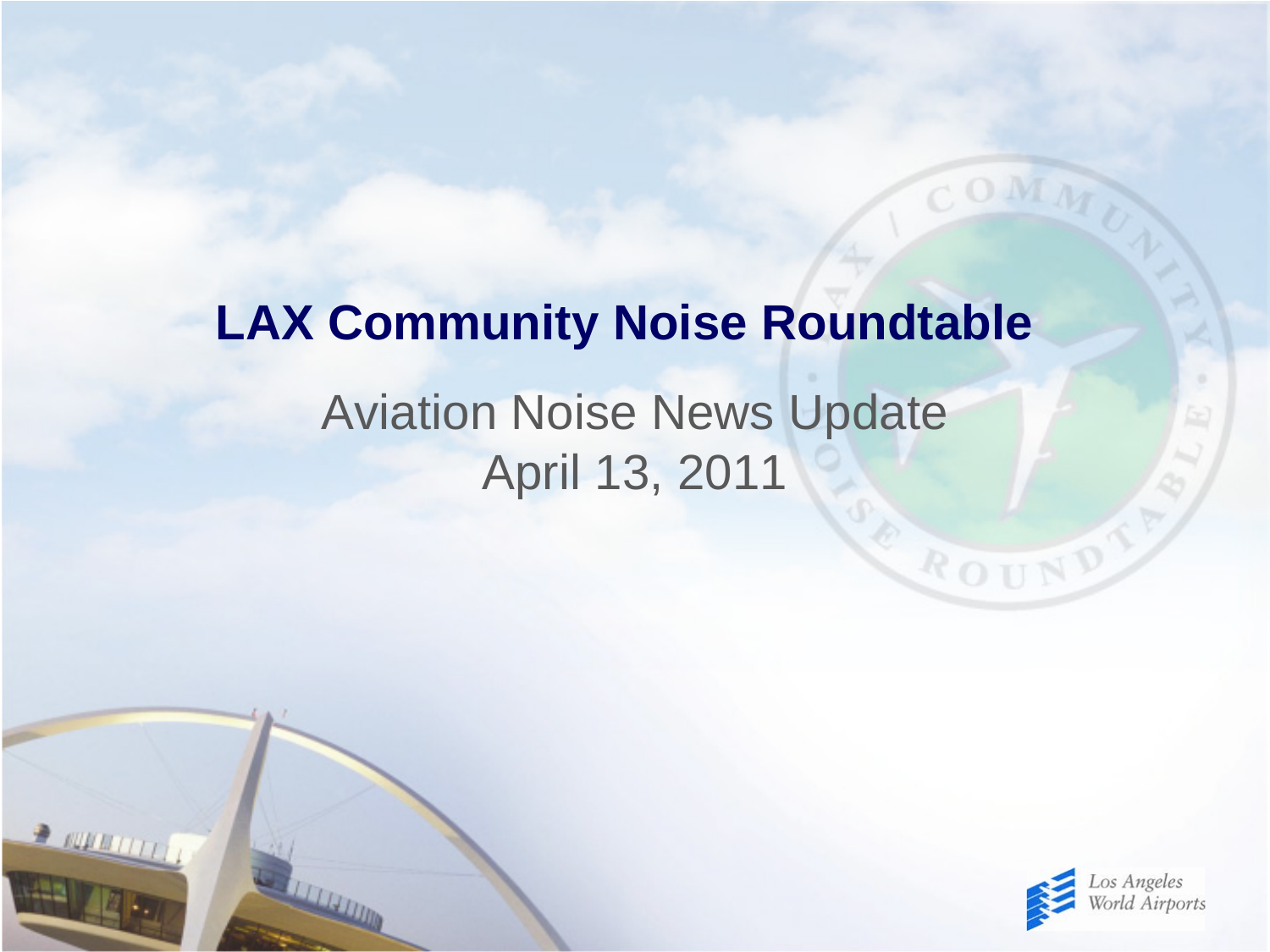### **House Passes FAA Reauthorization Bill**

- **On April 1, 2011 the House passed a Four-Year Reauthorization Bill (HR 658) by a vote of 223-196**
	- The Bill includes cutting AIP funding to \$3 Billion per year rolling back funding to 2008 levels
	- Will retain the passenger facility charge (PFC) at \$4.50
	- Streamlines processes and provides funding for priority NextGen ATC modernization projects and sets deadlines for evaluating progress
	- The Senate and House versions of the bills are now in Conference Committee to resolve the differences between the two bills

Source: http://www.aopa.org/advocacy/articles/2011/110401house\_passes\_four\_year\_faa\_reauthorization\_bill.html

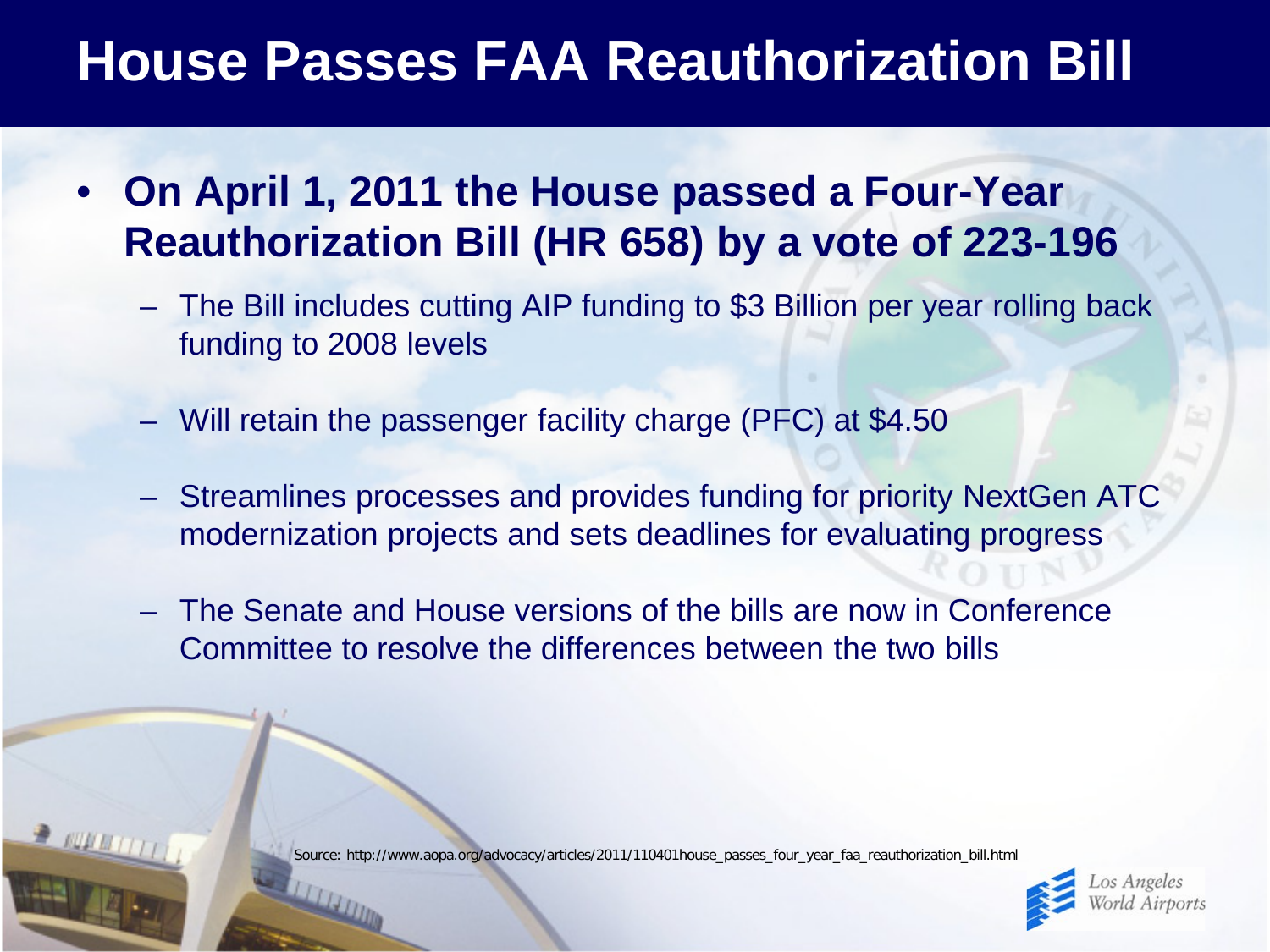#### **Congress to LAWA, Consult with Communities on Development**

- **HR 658 includes a "Sense of Congress" provision that suggests that LAWA should:**
	- **consult on a regular basis with representatives of the community surrounding LAX regarding:**
		- **(A) the ongoing operations of LAX; and**
		- **(B) plans to expand, modify, or realign LAX facilities**
	- **include in such consultations any organization, the membership of which includes at least 20 individuals who reside within 10 miles the airport, that notifies Los Angeles World Airports of its desire to be included in such consultations**
- **Representative Adam Schiff (D-CA) sponsored the amendment, which was supported by Representative Maxine Waters (D-CA)**

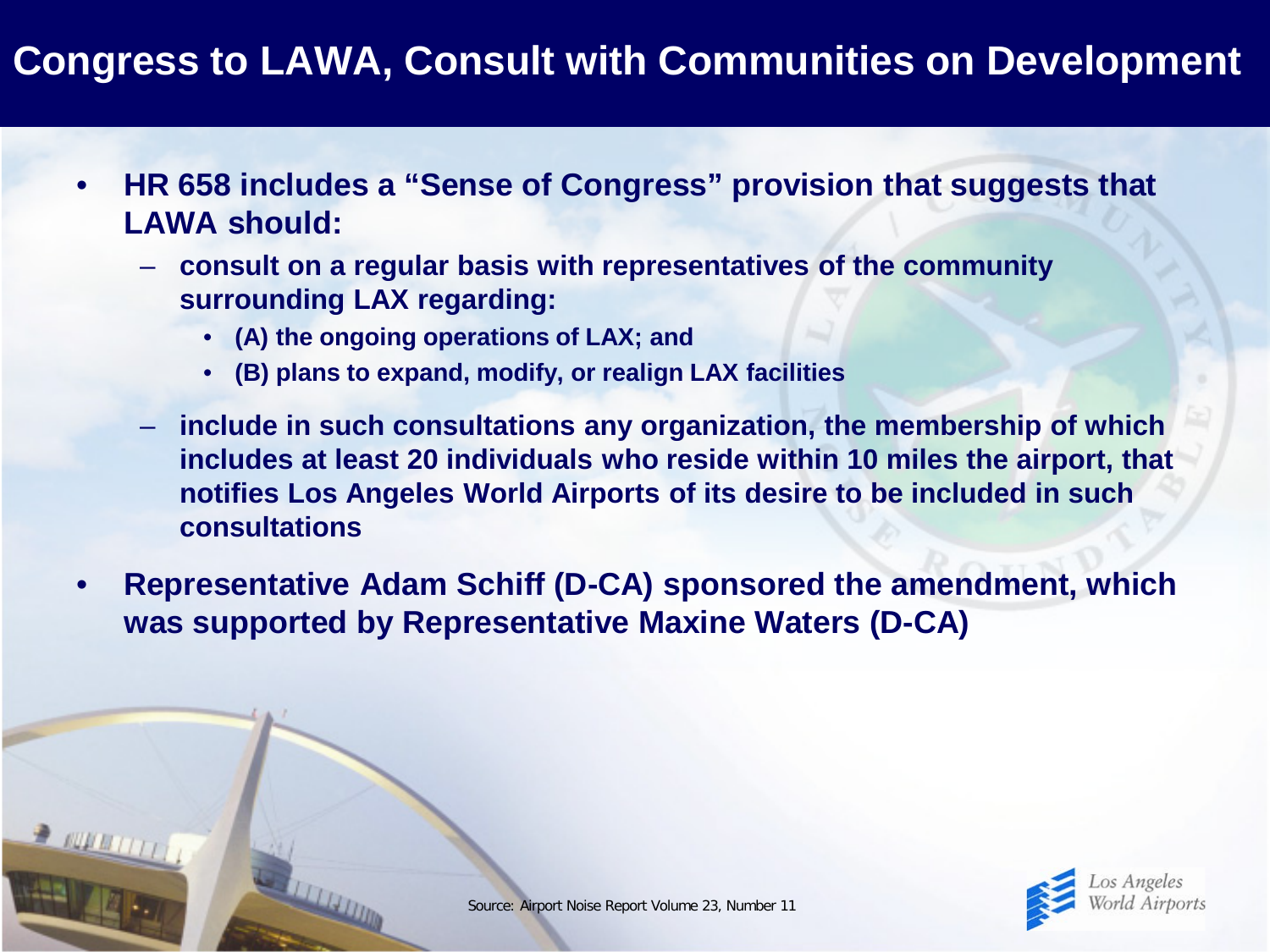#### **Concern over 'No Net Increase In Noise Levels'**

- **The Senate's version of the FAA Reauthorization Bill included an ambiguous phrase proposed by Senator Marie Cantwell to streamline environmental approval of NextGen procedures**
- **Language would require FAA Administrator to issue a Categorical Exclusion for RNAV and RNP procedures when there is " . . . no net increase in noise levels . . ."**
- **FAA's Environmental Order 1050.1E does not address the phrase, nor does NEPA**
- **Senator Cantwell's office has not provided a definition of the phrase nor has GE Aviation who provided the language included in the bill**

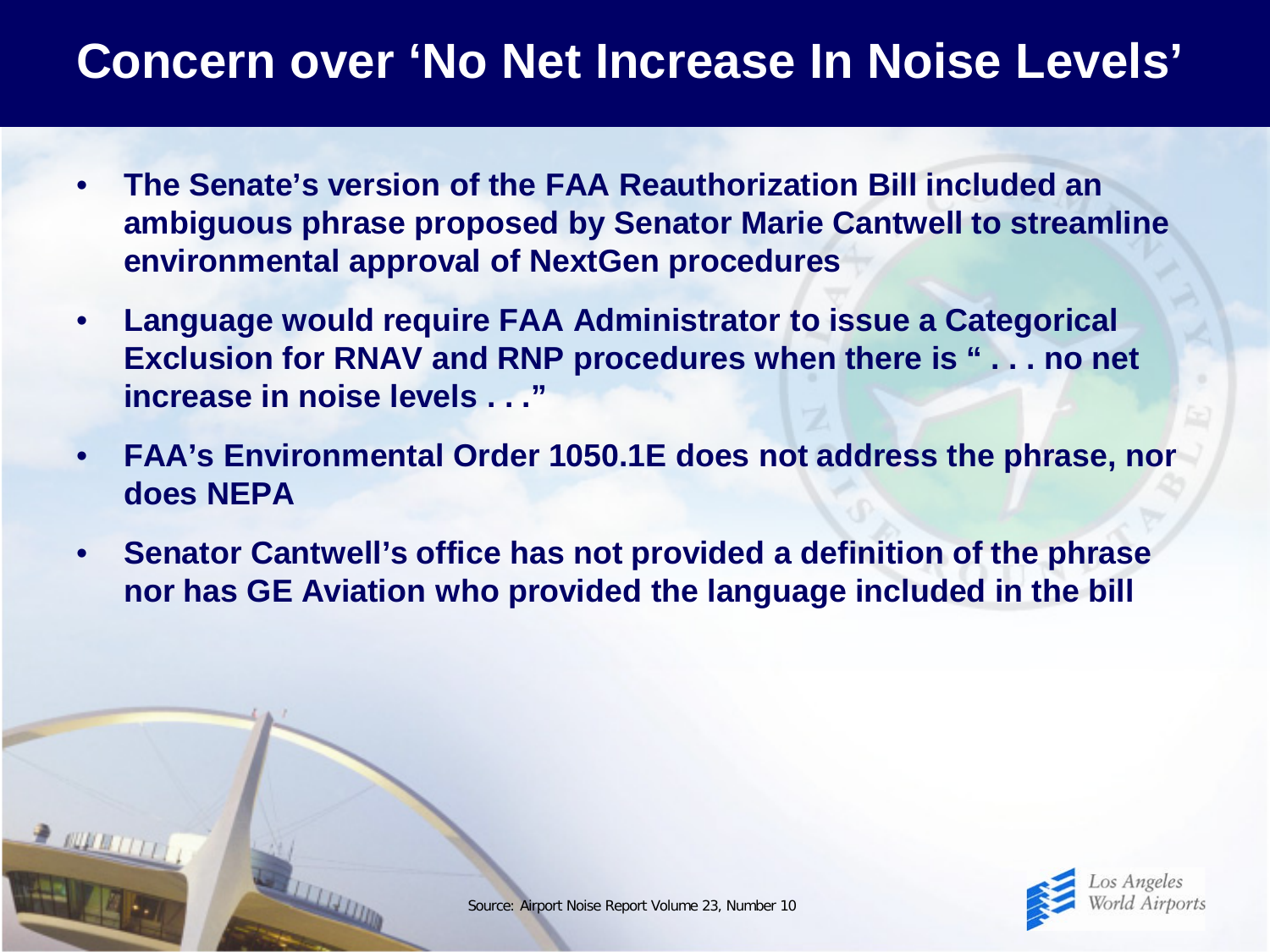## **Whitehouse Boost for Biofuels**

- **Aviation industry expects to benefit from plans for at least four commercial-scale biofuel refineries announced by the President**
	- The Obama Administration announced the goal of breaking ground on the four refineries over the next two years
	- The Administration has set a goal of reducing U.S. oil imports by 33% by 2025
- **The mandate will call for the U.S. Navy to work with departments of Energy and Agriculture and the private sector to develop advanced biofuels for the military and commercial aircraft**
	- The biofuels will be derived from cellulosic feedstocks such as switchgrass and wood chips as well as other biomass sources that do not compete with food crops for land or water
	- Bio-jet fuel produced from camelina, jatropha, and other seed oils is expected to be approved by August, followed by green algae which is expected to be certified within the next two years



Source: http://AviationWeek.com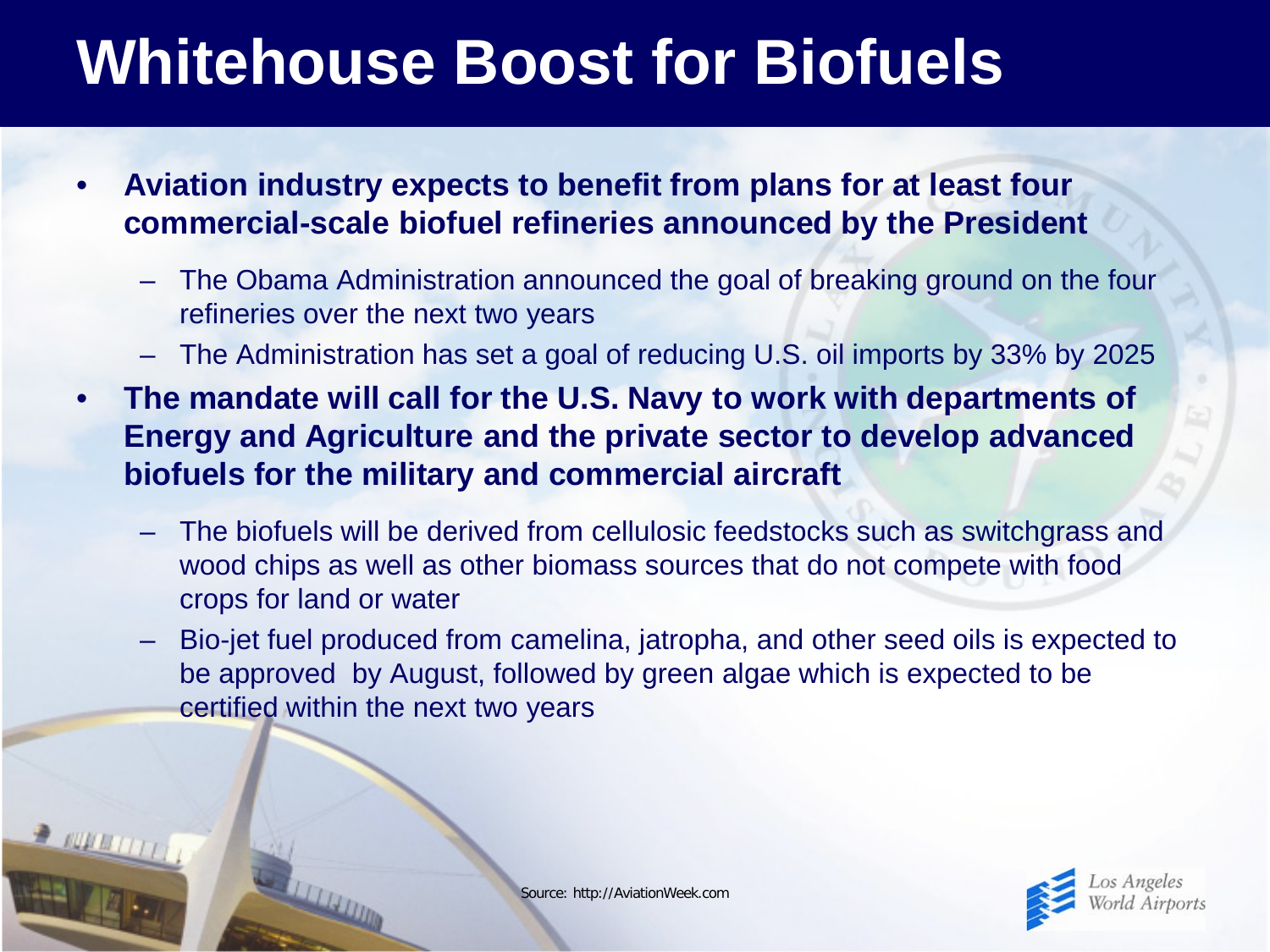### **Electric Engine Under Development**

- **The first flight of the electric powered aircraft will be conducted at Centennial Airport this Spring**
- **The Project has been deemed "The Green Flight Project"**
	- **"The development of an electric motor for aircraft use is a significant advancement in addressing environmental and economic challenges facing general aviation today. Finding a safe alternative in the face of declining low lead fuel production, as well as addressing air and noise pollution is critical to the future of general aviation." says Robert Olislagers, Exec. Director of Centennial Airport.**
	- **The aircraft used will be a Cessna 172 which is one of the most common aircraft types in the country**
	- **At normal altitudes, it will be a challenge to hear the airplane at all**

Source: Airport Noise Report Volume 23, Number 8

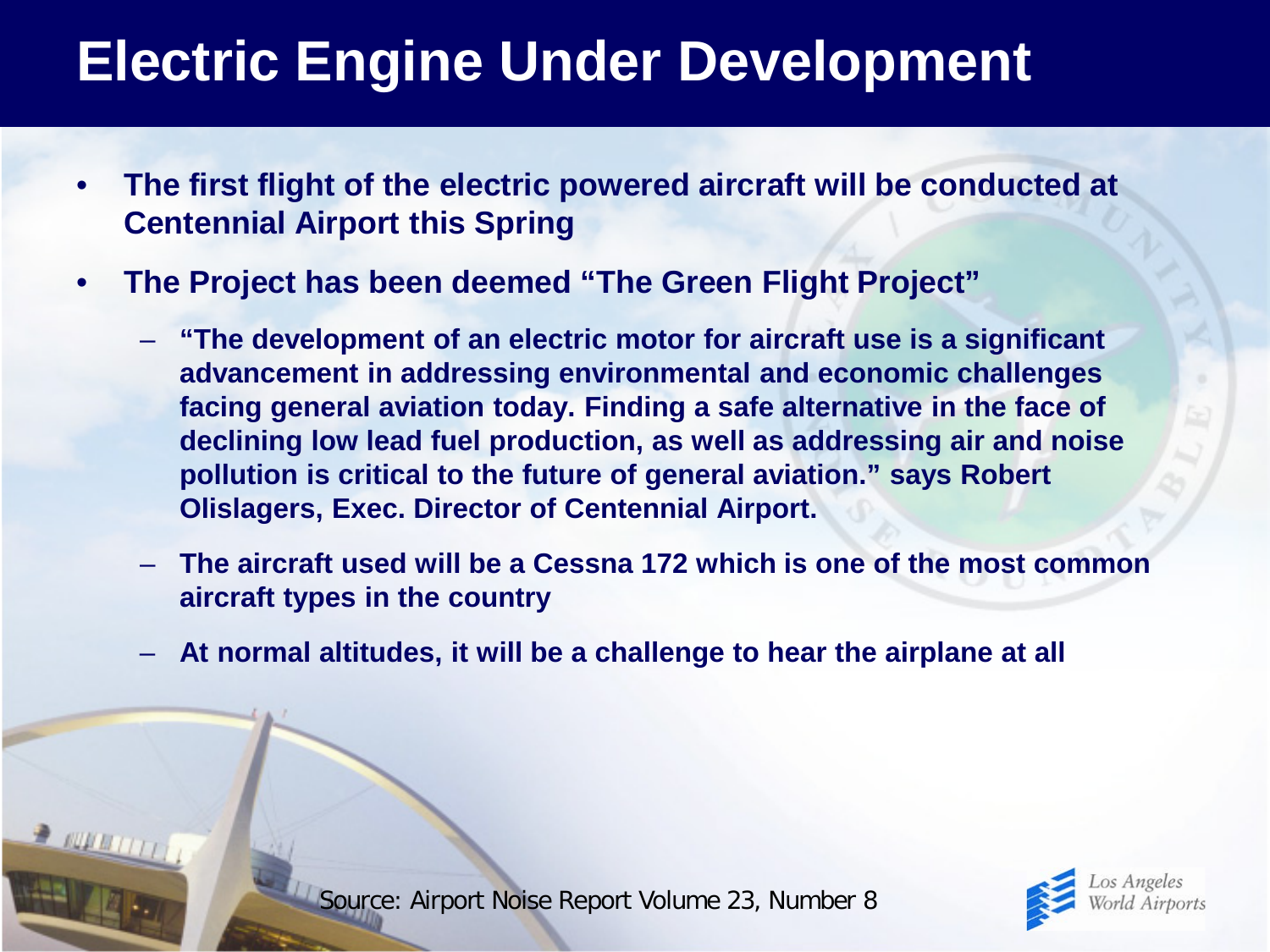# **Boeing's 737 vs. Airbus' 320neo**

- The two competitors are scaling up future efforts to reduce operating costs and become more fuel efficient
- Boeings Commercial Airplanes President and Chief Exec. Jim Albaugh says, "Even after Airbus outfits its A320 Family with new, more efficient engines, Boeing's 737 will still be cheaper to operate."
	- The Executive goes on to say that "right now the Boeing 737, from an operating cost standpoint, is about 8% better than the Airbus product
	- This is after Boeing has stated that they will look to replace the 737 with a new aircraft design
- Airbus Americas President stated that Boeing will only be able to cut fuel use by 18% with a new aircraft, while the re-engined A320neo will cut fuel use by 15% with less risk and cost
- Airlines are looking for about a 20% Operating Cost Reduction in Future Narrow-Body Aircraft

Source: http://blog.seattlepi.com/aerospace/2011/03/28/boeings-albaugh-737-will-cost-less-to-operate-than-a320neo/

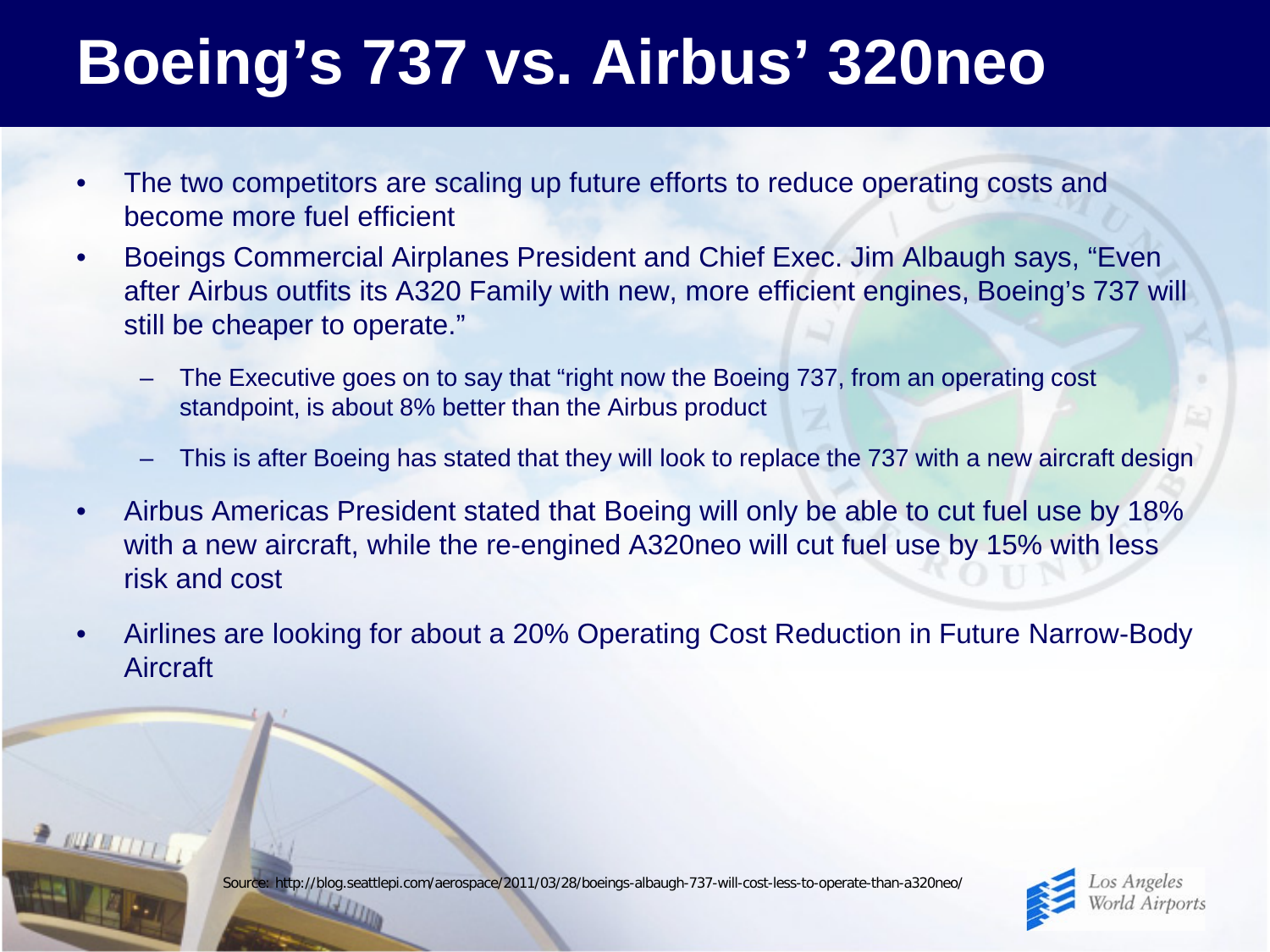### **High Oil Prices Slow Aviation Growth**

- **Tensions around the Globe including the Middle East are raising the cost of jet fuel causing air fares to rise, and airline growth to slow**
- **Jet Fuel prices have hit there highest point since September 2008**
- **If U.S. Airlines contend with \$3.00 per gallon jet-fuel price for all of 2011, their fuel bill would increase \$15 Billion**
- **Annually, a 1 cent increase in a gallon costs U.S. airlines \$175 million; \$1 increase in a barrel costs them \$415 million**
- **As fuel prices increase, flights become less profitable so airlines also reduce capacity, and some carriers have already reported downward growth such as United Airlines**

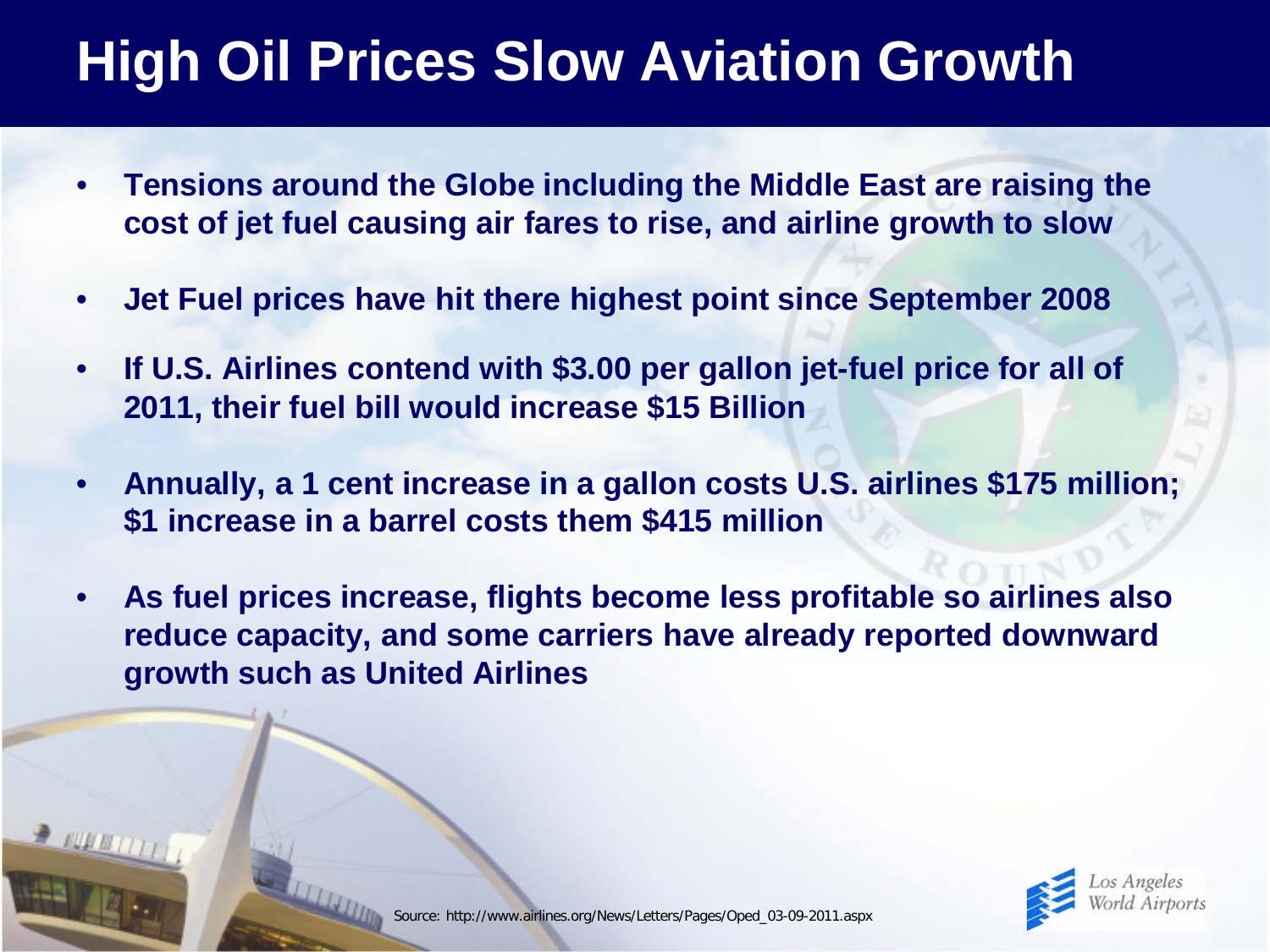### **ATL Still the World's Busiest Airport**

- **The Hartsfield-Jackson Atlanta International Airport benefited from having two airlines hubs at its airport, including Delta and AirTran to remain the world's busiest airport in passenger traffic in 2010**
- **Knocking off London's Heathrow Airport for second and third were Beijing Capital International and Chicago's O'Hare International Airports**
- **LAX ranked 6th among International Airports just behind Tokyo International Airport with 58,915,100 total passengers as follows:**
	- **1. Hartsfield-Jackson Atlanta International Airport**
	- **2. Beijing Capital International Airport**
	- **3. O'Hare International Airport**
	- **4. London Heathrow International Airport**
	- **5. Tokyo International Airport**
	- **6. Los Angeles International Airport**
	- **7. Paris Charles de Gaulle International Airport**
	- **8. Dallas/Ft. Worth International Airport**
	- **9. Frankfurt International Airport**
	- **10. Denver International Airport**

**NUMBER** 



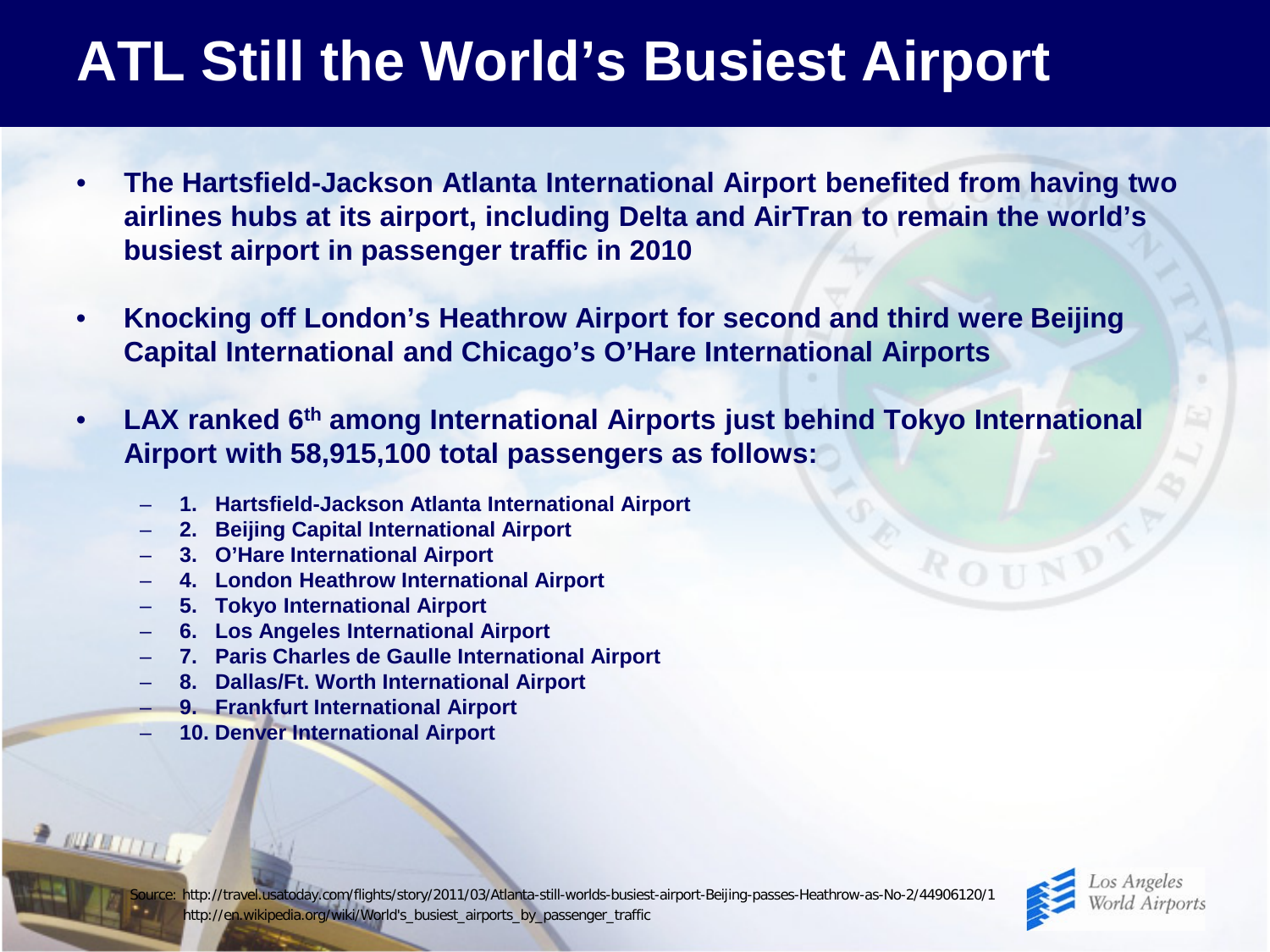### **Aircraft Contrails Stoke Warming**

- **Aircraft condensation trails may be warming the planet on a normal day more than the CO<sub>2</sub> emitted by all planes since the Wright Flyer in 1903**
	- **The report (Nature Climate Change) said that the contrails have big knockon effects by adding to the formation of high altitude, heat-trapping cirrus clouds**
	- **The net warming effect at any one time is 31 milliwatts per square meter, more than the warming effect of accumulated CO2 from aviation of 28 milliwatts**
	- **The findings may lead to new ATC procedures directing aircraft away from areas of high moisture, or the development of engines that do not produce the vapor that current engines do**